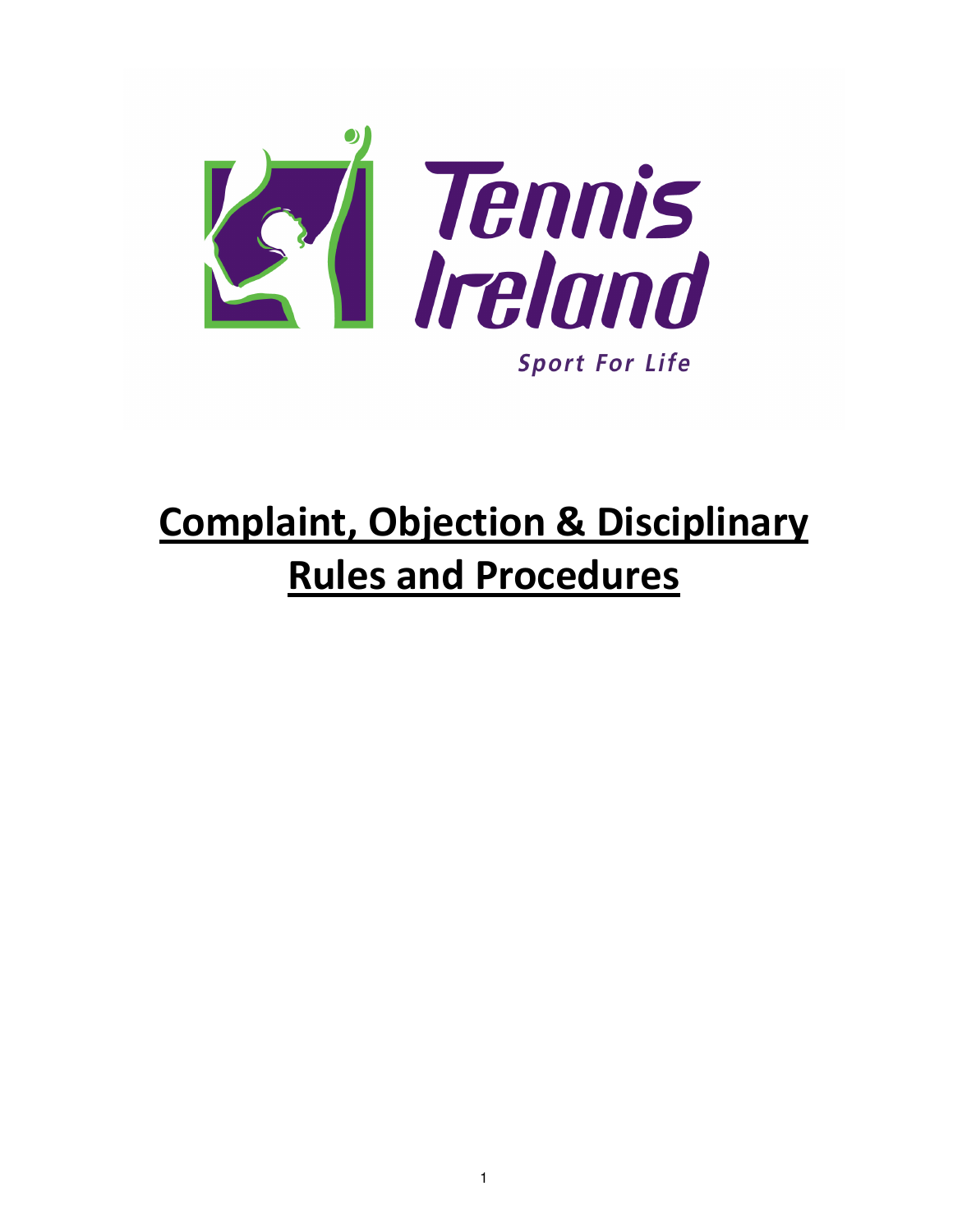To: All Affiliated Clubs and Organisations Provincial Branches Members of Tennis Ireland Ltd

I am very pleased to enclose a copy of the new *Complaint, Objection & Disciplinary Rules and Procedures* for Irish tennis as approved by the Board of Tennis Ireland on the 22<sup>nd</sup> October 2010. These Rules and Procedures replace any earlier Disciplinary Rules and Procedures in use in the sport of tennis.

I wish to highlight some of the key aspects of these new Disciplinary Rules and Procedures;-

- These Disciplinary Rules and Procedures are binding upon Provincial Branches, Affiliated organisations, all Members and all Individual Associates in accordance with Article (31b) of the Articles of Association of Tennis Ireland Ltd.
- The date of implementation of these Disciplinary Rules and Procedures is the  $1<sup>st</sup>$  January 2011.
- It will be necessary for the Provincial Branches, Affiliated organisations and all Members of Tennis Ireland Ltd to incorporate these Disciplinary Rules and Procedures into their respective Constitutions and Rules at the earliest possible date.
- I would wish to draw your particular attention to the introduction of Just Sport Ireland ("JSI") arbitration in dispute resolution in tennis as outlined on page 4 of these Disciplinary Rules and Procedures.

JSI is an independent dispute resolution service for Irish Sport offering both a mediation and arbitration facility. JSI aims to provide a fair, impartial and efficient resolution of sporting disputes thus helping to ensure justice and fairness in sport. The arbitration services offered by JSI provide a favorable alternative to expensive and protracted court actions in the resolution of sporting disputes.

Tennis Ireland staff will be happy to provide any assistance you may require in implementing these new Disciplinary Rules and Procedures. You can reach us at 01-8844010 or by email info@tennisireland.ie

Yours sincerely,

Des Allen Chief Executive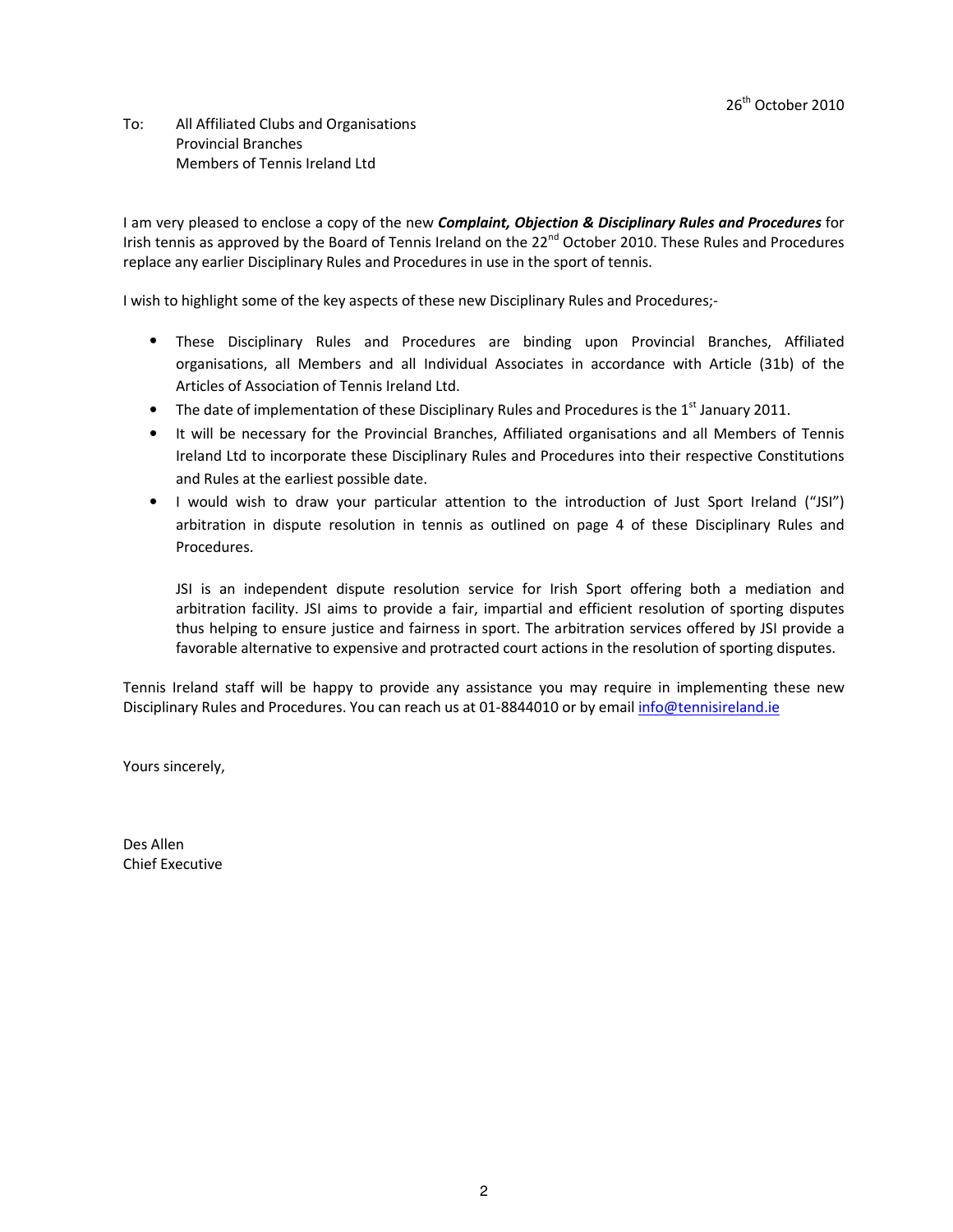## **INTRODUCTION**

**\_\_\_\_\_\_\_\_\_\_\_\_\_\_\_\_\_\_\_\_\_\_\_\_\_\_\_\_\_\_\_\_\_\_\_\_\_\_\_\_\_\_\_\_\_\_\_\_\_\_\_\_\_\_\_\_\_\_\_\_\_\_\_\_\_\_\_\_\_\_\_\_\_** 

**\_\_\_\_\_\_\_\_\_\_\_\_\_\_\_\_\_\_\_\_\_\_\_\_\_\_\_\_\_\_\_\_\_\_\_\_\_\_\_\_\_\_\_\_\_\_\_\_\_\_\_\_\_\_\_\_\_\_\_\_\_\_\_\_\_\_\_\_\_\_\_\_\_** 

Tennis Ireland is the National Governing Body for the game of tennis in the island of Ireland.

The role of Tennis Ireland is to administer the game of tennis and regulate the conduct of its Participants (athletes) Individual Associates (individual club members), Members (clubs) and Branches (provinces) and the National Governing Body (Tennis Ireland) within the Tennis Ireland structures.

These Complaint, Objection & Disciplinary Rules and Procedures apply to all Participants, Individual Associates, Members, Branches and Tennis Ireland from 1 January 2011.

Every Member should have ease of access to clear and simplified rules and to fair procedure in dealing with any Complaint, Objection or Disciplinary Action.

#### **Complaint**

The Rules and Procedures allow for a grievance procedure for Complaints to be made by any Individual Associate, Member, Branch against any other Individual Associate, Member, Branch of Tennis Ireland.

#### Disciplinary Action

The Rules and Procedures allow for Disciplinary Action to be taken against any Participant, Individual Associate, Member, Branch of Tennis Ireland for breaches of the Regulations, as defined.

#### **Objection**

The Rules and Procedures allow for an Objection by a Participant to be raised against any fixture result in any Event organised by any Member, Branch or Tennis Ireland on the grounds of eligibility .

#### Rules and Procedures

These Rules (Part 1 of this document) and Procedures (Part 2 of this document) are designed to provide a quality and consistent administration of Complaints, Objections and Disciplinary Action.

The Rules set out the jurisdiction, offences, sanctions and aggravating and mitigating factors to be taken into account.

The Procedures prescribe the relevant Bodies who administer Complaints, Objections and Disciplinary Action. It specifies how each is commenced validly. It clarifies the stages of a hearing, the right of appeal and the grounds of challenge under JSI arbitration.

#### **Consistency**

To ensure that Complaints, Objections and Disciplinary Action are administered to a high standard at Member, Branch and national level each Member, Branch and Tennis Ireland is entrusted with jurisdiction to administer such Complaints, Objections and Disciplinary Action and must adhere to these Rules & Procedures. In the case of any conflict between any rules, byelaws or codes of conducts introduced by such Members or Branches these Rules and Procedures will take precedence.

#### Structure of Bodies

The administration of Complaints, Objections Disciplinary Action is to be conducted at level in which the incident took place. In the event that the matter is not resolved satisfactorily at the local level, the matter can then be appealed to the next highest level. Member level being the lowest , Branch the next and Tennis Ireland the highest. If either party is still not satisfied with the outcome on appeal there is a right to challenge the internal decision(s) of Tennis Ireland in arbitration, but only when all internal avenues have been exhausted.

Each Member's executive committee shall appoint a Hearings Committee to administer, hear and decide all Complaints, Objections and Disciplinary Action that occurs at an Event organised by the Member club.

Each Branch's executive committee shall appoint a Hearings Committee to administer, hear and decide all Complaints, Objections and Disciplinary Action that occurs within the Province which is not dealt at the first instance at Member level. The Branch Hearings Committee shall sit as an appellate body to any appeal of a decision of the Member Hearings Committee.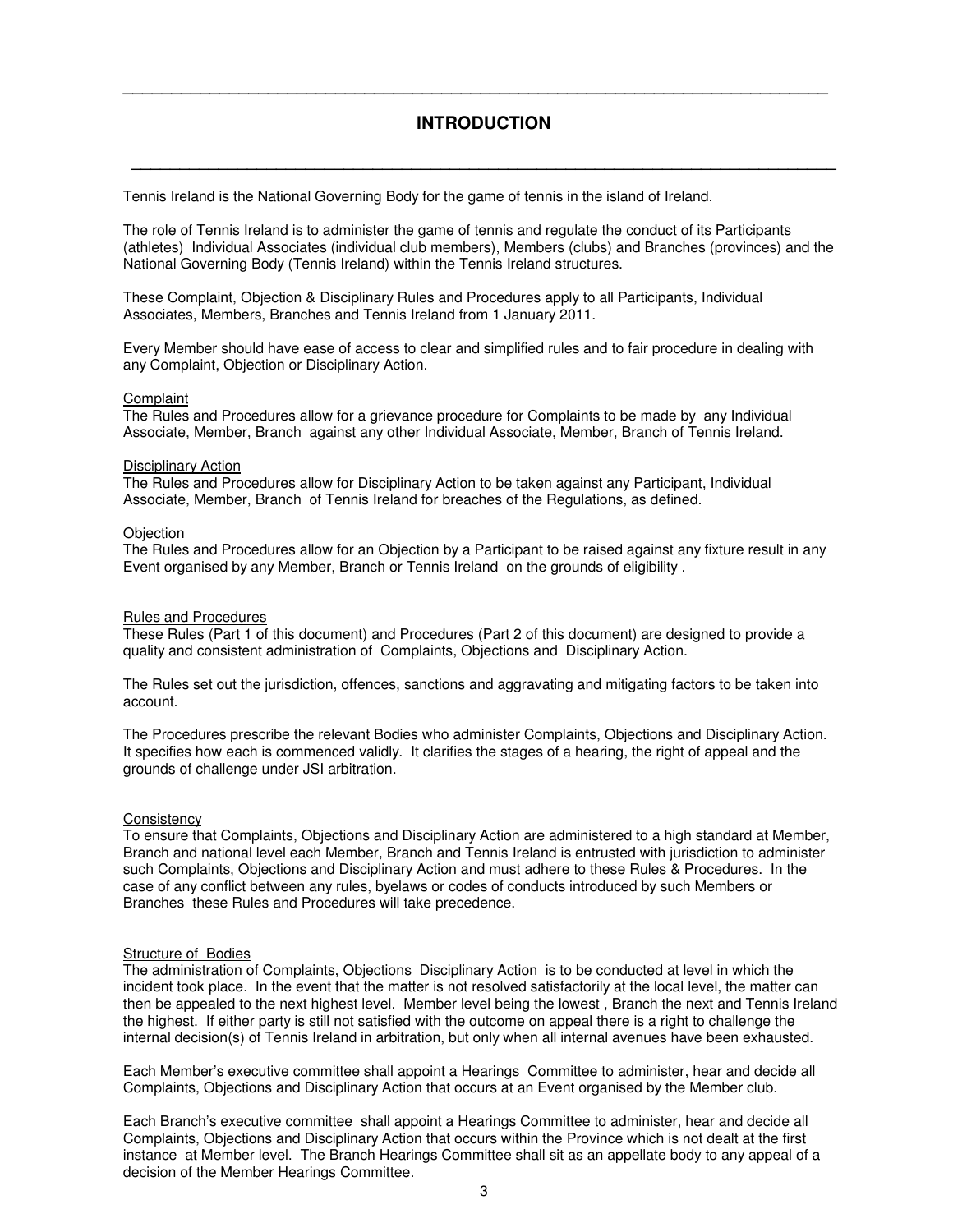Tennis Ireland shall appoint a Hearings Committee to administer, hear and decide all Complaints, Objections and Disciplinary Action that occurs within the country which is not dealt at the first instance at Member or Branch level. The Tennis Ireland Hearings Committee shall sit as an appellate body to any appeal of a decision of the Branch Hearings Committee.

Any appeal made against a decision of the Tennis Ireland Hearings Committee shall be appealed to the Tennis Ireland Appeal Committee.

#### JSI Arbitration

Any decision of the Hearings or Appeals Committees at Member, Branch or national level can be challenged before Just Sport Ireland (JSI) on the grounds of the illegality of the decision made or procedures used by such committee. There are no other grounds for challenging such decisions.

Just Sport Ireland (JSI) is an independent arbitral body which was set up by the Federation of Irish Sport in 2007. National Governing Bodies which have signed up to JSI arbitration bind their members so that any challenge to decisions of the internal bodies or any dispute between any member, Individual associate or branch and any other member, individual associate or branches of Tennis Ireland shall be referred to JSI arbitration. Therefore challenges cannot be taken to the Courts. Tennis Ireland has signed up to JSI arbitration and so all associates, members and branches of Tennis Ireland are bound to resolve their disputes ultimately by arbitration. http://www.justsport.ie/

#### **Omissions**

If there is an omission in these rules, then the Hearings and Appeals Committees (Member, Branch and/or National) shall decide the matter in accordance with the Tennis Ireland custom or, in the absence of custom, in accordance with the spirit of the Rules & Procedures.

Tennis Ireland may review and amend these Rules and Procedures from time to time, particularly where legislative updates or legal developments require it. Tennis Ireland will also review, and may amend, the monetary value of the complaint and appeal fees and/or the penalties payable under these Procedures on an annual basis.

**Each Member and Branch must incorporate these Rules and Procedures into their Constitution / Rulebook to replace all existing Complaints, Objections and Disciplinary Rules & Procedures.**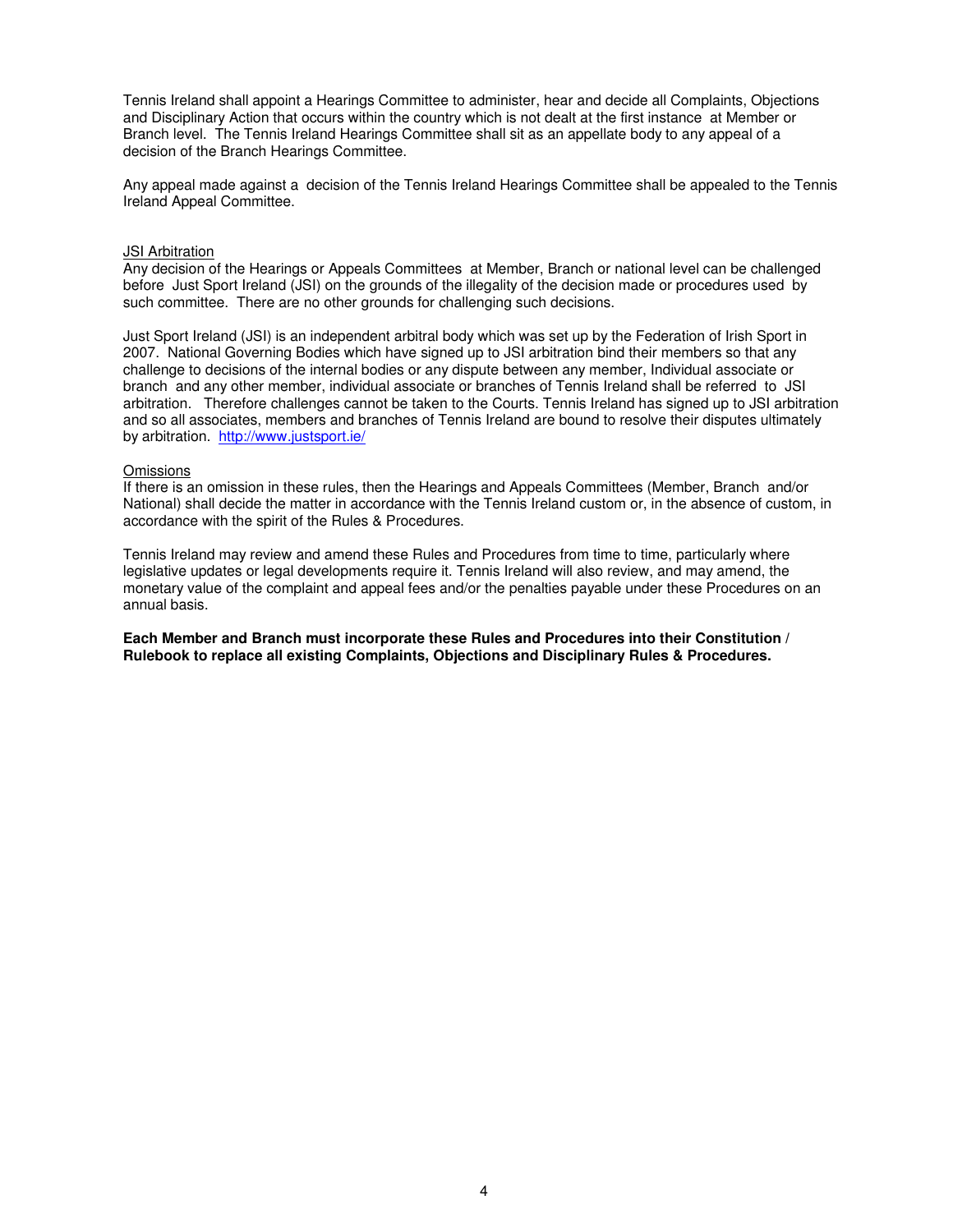#### **Definitions**

*Affected Party* means the Participants who are affected by the Objection

*Board* means the members of the Board of Directors for the time being of Tennis Ireland.

*Branch* means the four provincial branches of Tennis Ireland and any sub committees therein in accordance with article 4(a) of the Articles of Association.

*Member* means a Member which is a member of Tennis Ireland and any sub committees therein.

*COD Bodies-* means the Hearings Committees at Member, Branch and national level including those committees which sit in an appellate function which includes the Tennis Ireland Appeals Committee to hear and decide on Complaints, Objections and Disciplinary Action.

*Complaint:* means any written complaint made against any Participants, Individual Associate, Member, or Branch or Tennis Ireland or any subcommittee therein within the meaning of clause 3.2 of the Procedures.

*Complainant:* means the party making the Complaint.

*Disciplinary Action* means the steps undertaken in initiating, investigating, prosecuting and administering disciplinary misconduct by a Participant, Individual Associate, Member, Branch and Tennis Ireland.

*Disciplinary Officer* means the person appointed by the executive committee of a Member, Branch or the Board of Tennis Ireland to investigate, administer or prosecute Disciplinary Action, but not to decide on sanction.

*Event* means any Member, Branch or Tennis Ireland national or international event (including but not limited to training, meetings, competitions, tournaments of any kind).

*First Instance Matter* means a matter that is within the first instance jurisdiction of the Tennis Ireland Hearings Committee because it falls within one of the following categories:

- a. a serious claim or allegation which, if substantiated, has the possibility of bringing Tennis Ireland into disrepute;
- b. a majority of a Member or Branch executive committee are involved in the decision to bring a Complaint, Objection or Disciplinary Action against a Participant, Individual Associate, Member or Branch to the extent that the Member or Branch could not form a Hearings Committee that would be free from conflicts of interest; or
- c. a Complaint , Objection or Disciplinary Action is brought by a Participant, Individual Associate, Member , Branch or Tennis Ireland against a Member or Branch Committee as a whole such that the Member or Branch could not form a Hearings Committee that would be free from conflict of interest.

A First Instance Matter includes a matter referred to the Tennis Ireland Hearings Committee by a Member or Branch Hearings Committee because it falls within one of (a) to (c) above.

*Hearings Committee* means the Member, Branch or Tennis Ireland hearings committee appointed by the executive committee or boards to administer and hear Complaints, Objections or Disciplinary Actions.

*Individual Associate* means the person who is the member of prescribed bodies as defined in article 2 (b) of the Articles of Association

*Leader* means the coach, manager and/or team leader that has responsibility for Participants at a particular Event.

*Member:* means a club which is affiliated to Tennis Ireland and any sub committees in accordance with article 2(b) of the Articles of Association.

*Objection* means any objection to the result of a fixture at an Event on the grounds of eligibility.

*Official* means any person who referees, umpires or officiates at an Event.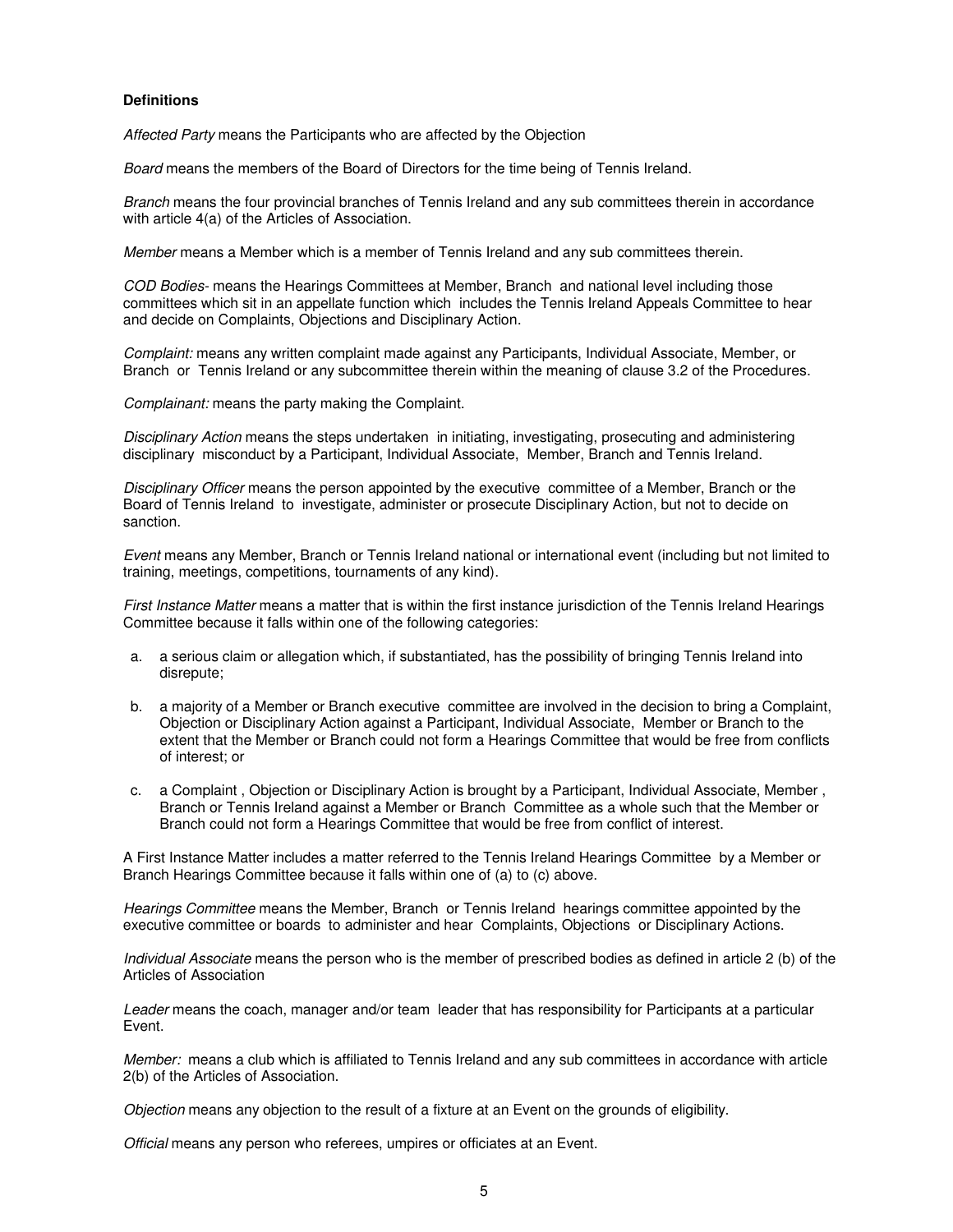*Parent* means the person legally appointed as being responsible for a child

*Participant* means any athlete or assistant such as a doctor, physio, parent, coach, trainer, mentor, psychologist, manager, advisor, agent or representative that accompanies an athlete to an Event.

*Procedures:* means these Complaints, Objection and Disciplinary Procedures.

*Respondent:* means the Participant, Individual Associate, Member, Branch or Tennis Ireland or their subcommittees responding to or the subject of a Complaint, Objection or Disciplinary Action

*Tennis Ireland:* means Tennis Ireland Ltd trading as Tennis Ireland.

*Spectator* means any person who neither participates in nor officiates at an Event but who attends in a capacity to support an athlete

*Unit* means Individual Associate, Member, Branch and Tennis Ireland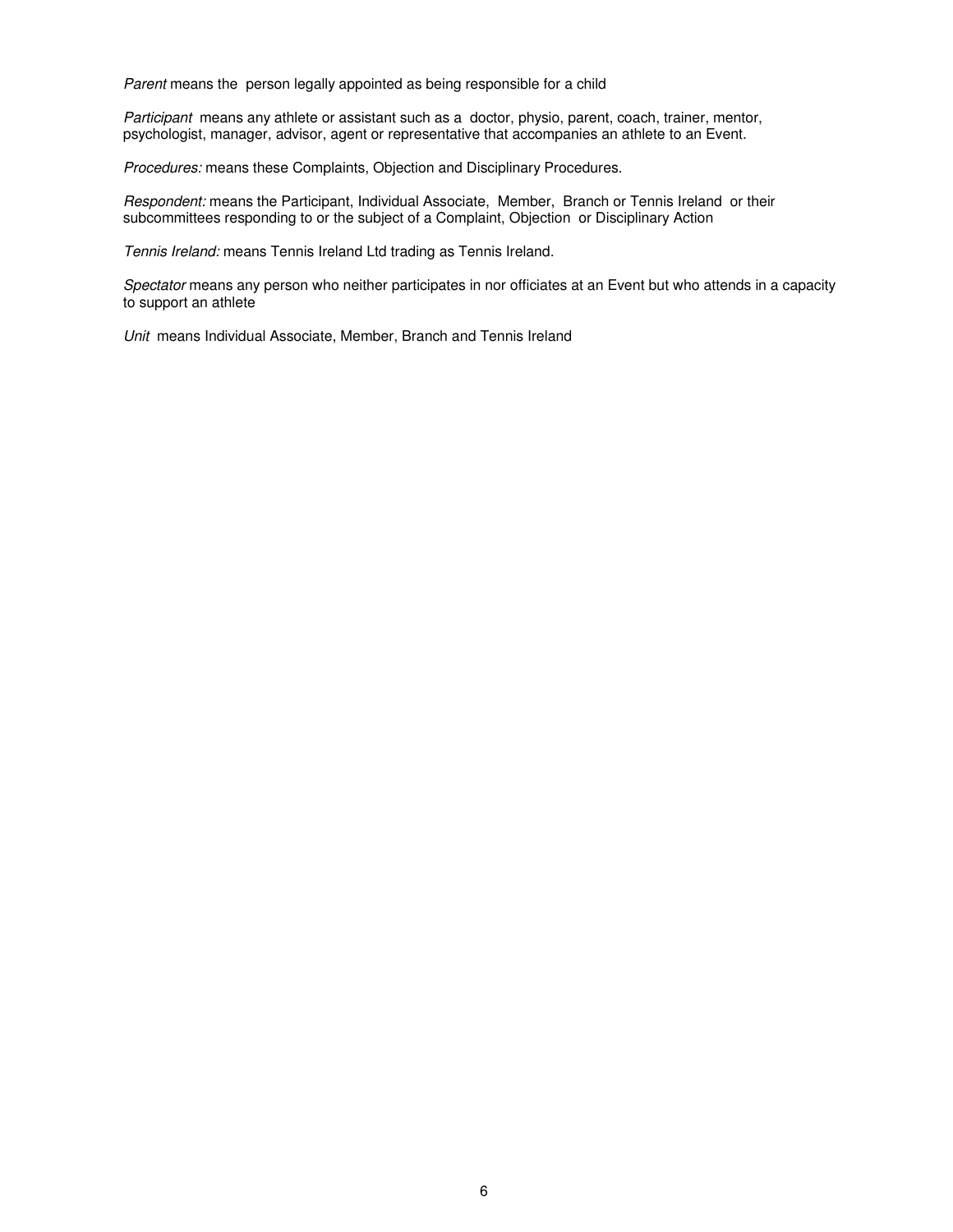## **PART 1 – THE COMPLAINTS AND DISCIPLINARY RULES ("the Rules")**  \_\_\_\_\_\_\_\_\_\_\_\_\_\_\_\_\_\_\_\_\_\_\_\_\_\_\_\_\_\_\_\_\_\_\_\_\_\_\_\_\_\_\_\_\_\_\_\_\_\_\_\_\_\_\_\_\_\_\_\_\_\_\_\_\_\_\_\_\_\_\_\_\_\_\_\_\_\_\_\_\_\_\_\_\_\_\_\_

\_\_\_\_\_\_\_\_\_\_\_\_\_\_\_\_\_\_\_\_\_\_\_\_\_\_\_\_\_\_\_\_\_\_\_\_\_\_\_\_\_\_\_\_\_\_\_\_\_\_\_\_\_\_\_\_\_\_\_\_\_\_\_\_\_\_\_\_\_\_\_\_\_\_\_\_\_\_\_\_\_\_\_\_\_\_\_\_

#### **1. JURISDICTION**

Any breaches of the following shall be dealt with under the Complaints and Disciplinary Rules: -

- (i) these Rules and Procedures
- (ii) Memorandum and Articles of Association of Tennis Ireland
- (iii) Tennis Ireland Guidelines for safeguarding children
- (iv) The Rules of Tennis
- (v) Regulations for the Conduct of Official Tournaments

(hereinafter collectively referred to as "the Regulations")

In doing so the Hearings and Appeals Committees shall determine the offences committed and the sanctions to be imposed, if any, at Member, Branch or national level.

These rules together with the Complaints, Disciplinary & Objection Procedures (part 2) regulate the organisation and function of the COD Bodies responsible for taking decisions and the procedures to be followed by these bodies.

#### **1.1 The Rules apply in respect of:-**

- (a) Complaints
- (b) Objections
- (c) Disciplinary Action
- (d) Hearings before COD Bodies
- (e) Appeals before COD Bodies
- (f) Challenges before JSI

#### **1.2 The following natural and legal persons and any sub committee are subject to and agree to be bound by these rules: -**

- (a) Individual Associate
- (b) Member
- (c) Branch
- (d) Leader
- (e) Official
- (f) Participant
- (g) Spectator
- **1.3 Exclusions:**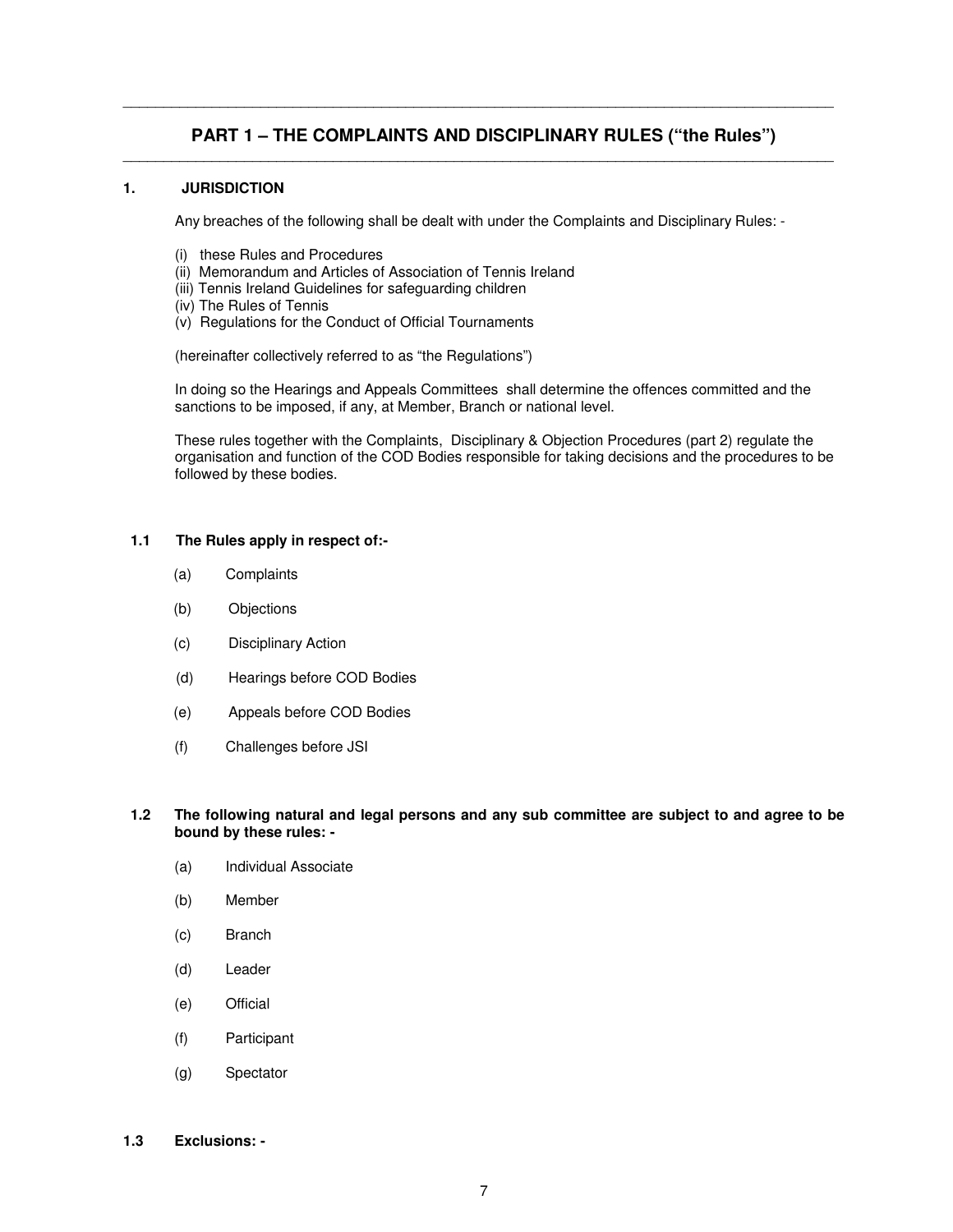- (a) Employment and quasi employment contractual disputes involving personnel at Club, Branch or national level (which are dealt with before the Employment Appeals Tribunal or the Courts)
- (b) Decisions of an Official made during a fixture which is final and binding .
- (c) Complaints relating to Board Members of Tennis Ireland (which shall be referred to the Chairman of the Board)
- (d) Allegations of child abuse (which shall be referred to statutory authorities and be dealt with as per process under Tennis Ireland Guidelines for Safeguarding Children, as amended from time to time.
- (e) Criminal matters which shall be referred to the statutory authorities.
- (f) Anti-doping matters which shall be dealt with in accordance with the Irish Anti Doping Rules.

### **2. OFFENCES**

(a) Any breach of the Regulations

The following specific offences may occur before, during or after an Event:

- (b) Aggressive or threatening behaviour towards an Associate (mental or physical)
- (c) Aggressive or threatening behaviour towards an Official (mental or physical)
- (d) Verbal Assault
- (e) Physical Assault
- (f) Bullying
- (g) Ineligibility
- (h) Racial harassment
- (i) Sexual harassment
- (j) Discrimination
- (k) Forgery or falsification
- (l) Corruption
- (m) Theft
- (n) Alcohol or substance abuse
- (o) Misconduct likely to bring the sport of Tennis or Tennis Ireland into disrepute
- (p) Criminal investigation of a crime of a grave nature
- (q) Criminal conviction which is likely to bring the Club, Province or Tennis Ireland into disrepute.
- (r) Mischievous or vexatious complaints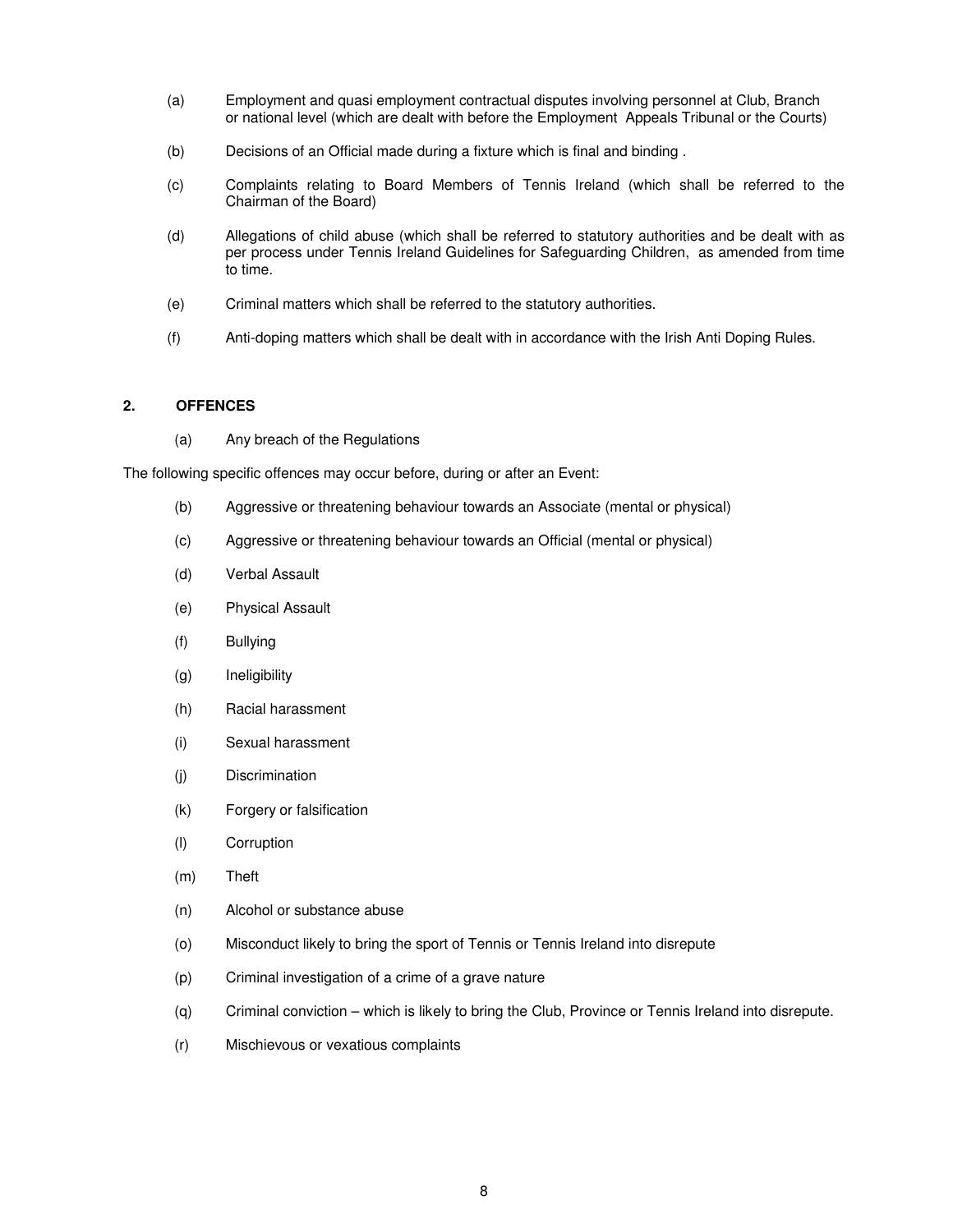#### **3. SANCTIONS**

#### 3.1 **Immediate Sanctions - Official**

In addition to any immediate sanctions available under the *Regulations for the Conduct of Official Tournaments* an Official has the power to issue the following Immediate Sanctions to a Participant at an Event for any incident which occurs on or off court: -

- (a) Suspension from the Event
- (b) Expulsion\* from the Event

#### **\* Expulsion from an Event at a certain level shall automatically prevent the Participant from participating in the next two Events at that level in which the Participant is due to participate**

#### **3.2 Immediate Sanctions – Leader**

A Leader has the power to issue the following Immediate Sanctions to a Participant under his or her care at an Event for any incident which occurs on or off court: -

- (a) Suspension from the Event
- (b) Expulsion\* from the Event

\* Expulsion from an Event at a certain level shall automatically prevent the Participant from participating in the next two Events at that level in which the Participant is due to participate

#### **3.3 Interlocutory Sanctions**

- 3.3.1 Where a Participant or Individual Associate is under criminal investigation for a criminal offence, which if proven, is likely to bring a Member, Branch or Tennis Ireland into disrepute, then only the Tennis Ireland Hearings Committee shall be empowered to suspend a Participant or Individual Associate from membership and/or from future participation in a Member, Branch or Tennis Ireland Event and/or from attending a Member, Branch or Tennis Ireland building pending the outcome of a criminal investigation but without necessarily convening an oral hearing on the matter.
- 3.3.2 A Hearings Committee shall be empowered to impose a suspension on a Participant, an Individual Associate, Member of Branch pending the determination of a Complaint, Objection or Disciplinary Action where the gravity of the allegation made shall warrant an immediate suspension.

#### **3.4 Non Immediate Sanctions**

- 3.4.1 The Hearings Committee has sole jurisdiction to impose a Non Immediate Sanction save where a fast track committee is convened under Clause 1.5 of the Procedures.
- 3.4.2 Non Immediate Sanctions may only be imposed by a Hearings Committee following a decision either on foot of a consideration of all of the documents relating to the Complaint, Objection or Disciplinary Action or on foot of an oral hearing
- 3.4.3 Any suspension or removal from membership must be notified to the CEO of Tennis Ireland.
- 3.4.4 The following **Non Immediate Sanctions** may be imposed by a Hearings Committee and may be upheld, quashed or varied by an Appeals Committee:
	- (a) Written warning
	- (b) Reprimand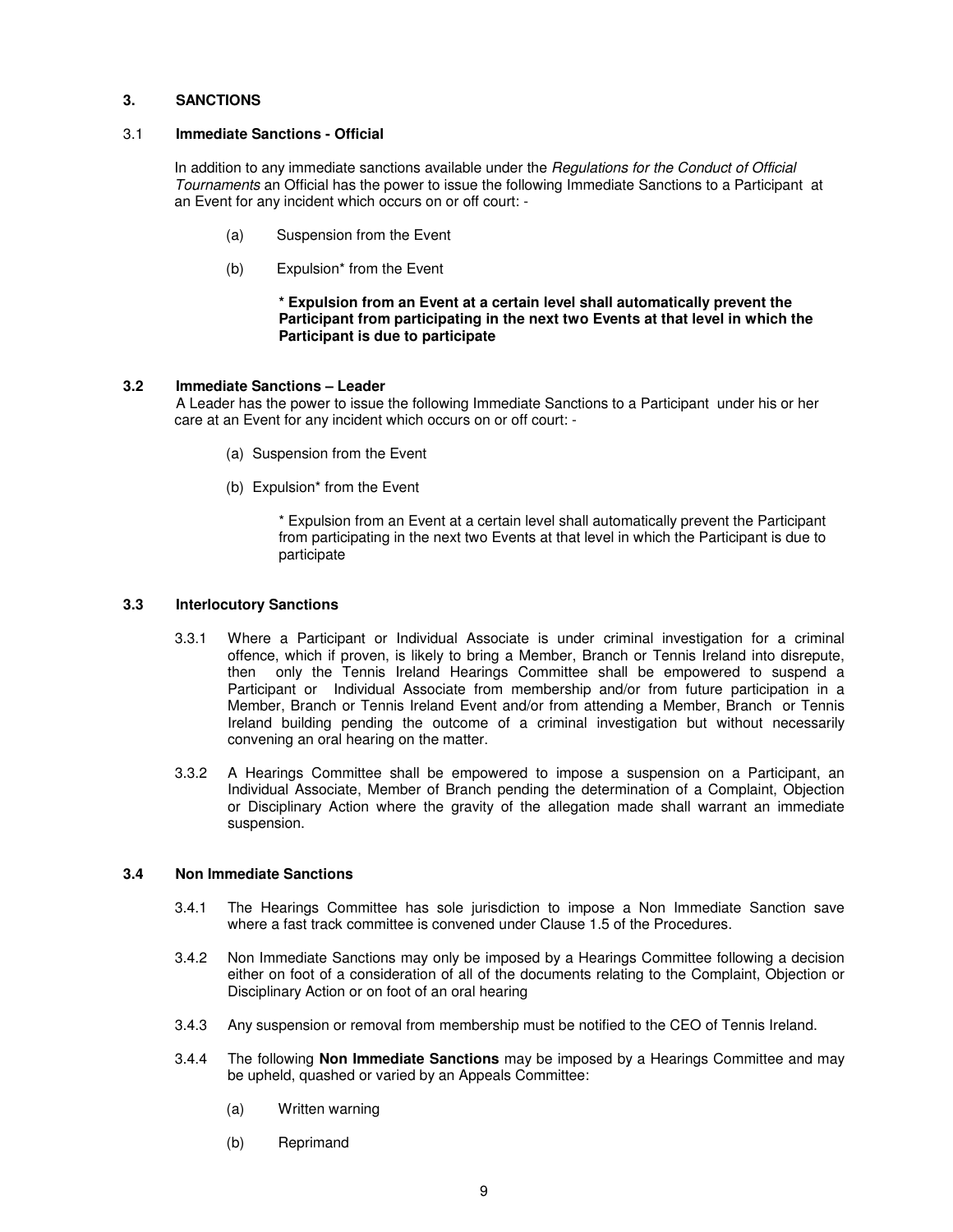- (c) Suspension from participation in;
	- a. Event(s) for any period
	- b. Team/squad for any period
	- c. The game of Tennis for any period
- (d) Suspension from being an Individual Associate, Member or Branch
- (e) Expulsion from being an Individual Associate, Member or Branch
- (f) Fine
- (g) Other sanction as deemed appropriate

## **4. MITIGATING AND AGGRAVATING FACTORS**

- 4.1 The COD Bodies shall take into account mitigating and aggravating factors once a decision on culpability is reached but prior to the imposition of a sanction.
- 4.2 The COD Bodies shall take into account the following factors:
	- (a) Age
	- (b) Cooperation
	- (c) Prior warnings
	- (d) Prior record
	- (e) Remorse
	- (f) Gravity of offence
	- (g) Effect on other party (if any)
	- (h) Effect of sanction on Respondent
	- (i) Any other factor deemed relevant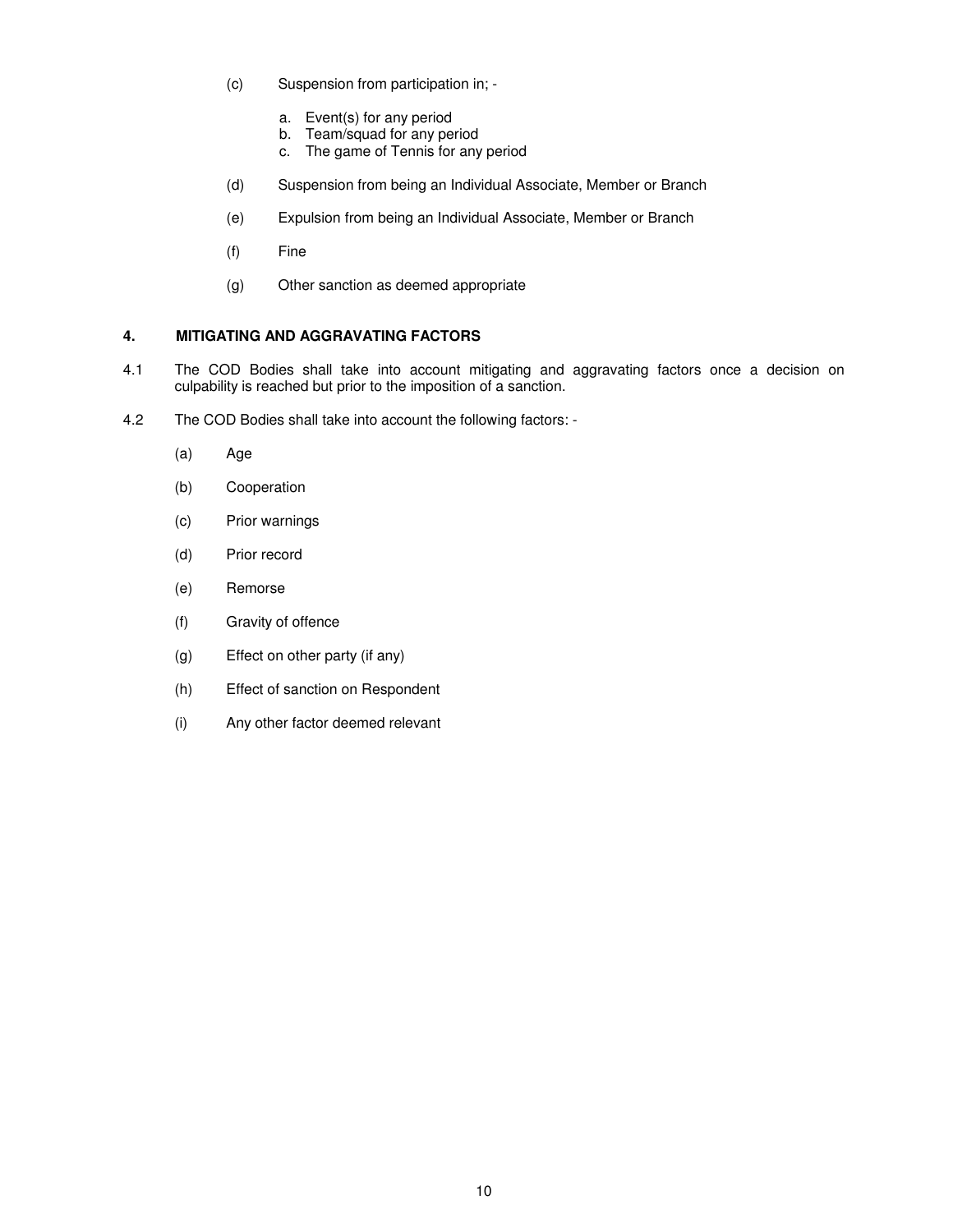## **PART 2 – THE COMPLAINTS AND DISCIPLINARY PROCEDURES ("the Procedures")**  \_\_\_\_\_\_\_\_\_\_\_\_\_\_\_\_\_\_\_\_\_\_\_\_\_\_\_\_\_\_\_\_\_\_\_\_\_\_\_\_\_\_\_\_\_\_\_\_\_\_\_\_\_\_\_\_\_\_\_\_\_\_\_\_\_\_\_\_\_\_\_\_\_\_\_\_\_\_\_\_\_\_\_\_\_\_\_\_

\_\_\_\_\_\_\_\_\_\_\_\_\_\_\_\_\_\_\_\_\_\_\_\_\_\_\_\_\_\_\_\_\_\_\_\_\_\_\_\_\_\_\_\_\_\_\_\_\_\_\_\_\_\_\_\_\_\_\_\_\_\_\_\_\_\_\_\_\_\_\_\_\_\_\_\_\_\_\_\_\_\_\_\_\_\_\_\_

#### **INTRODUCTION**

.

A Complainant is any member of the public, Participant, Individual Associate, Member, Branch or Tennis Ireland who may bring a Complaint against another Associate, Member, Branch or Tennis Ireland.

An Objector is any Participant who may bring an Objection to the outcome of a fixture solely on the grounds of eligibility against another Participant.

A Disciplinary Officer is the person who may issue Disciplinary Action against a Participant, Individual Associate, Member or Branch.

A Respondent is the person or party that is the subject matter of the Complaint, Objection or Disciplinary Action.

The Procedures set out below is intended to provide a step by step guideline as to how a Complaint, Objection or Disciplinary Action should be commenced, administered, conducted, decided and appealed.

Complaints, Objections or Disciplinary Action relating to incidents at a certain level (Member, Branch or national level) should be dealt with by the Hearings Committee at that level.

The primary function of the Hearing Committee (at the relevant level) is to decide Complaints, Objections and Disciplinary Action . They attempt to do so in a fair and swift manner.

In so far as there may be minor technical breaches of Procedures, Complainants, Objectors and Disciplinary Officers recognise that laymen, who are volunteers may on occasion administer justice somewhat robustly and where such breaches do not constitute a fundamental breach of natural justice then there will be no cause for dismissal on appeal .

If either party is dissatisfied with the final outcome, then they have a right to one appeal .

If either party is still dissatisfied then a challenge on the grounds of illegality of the decision made or the procedures used may against any of the COD Bodies' decisions may be brought before JSI Arbitration.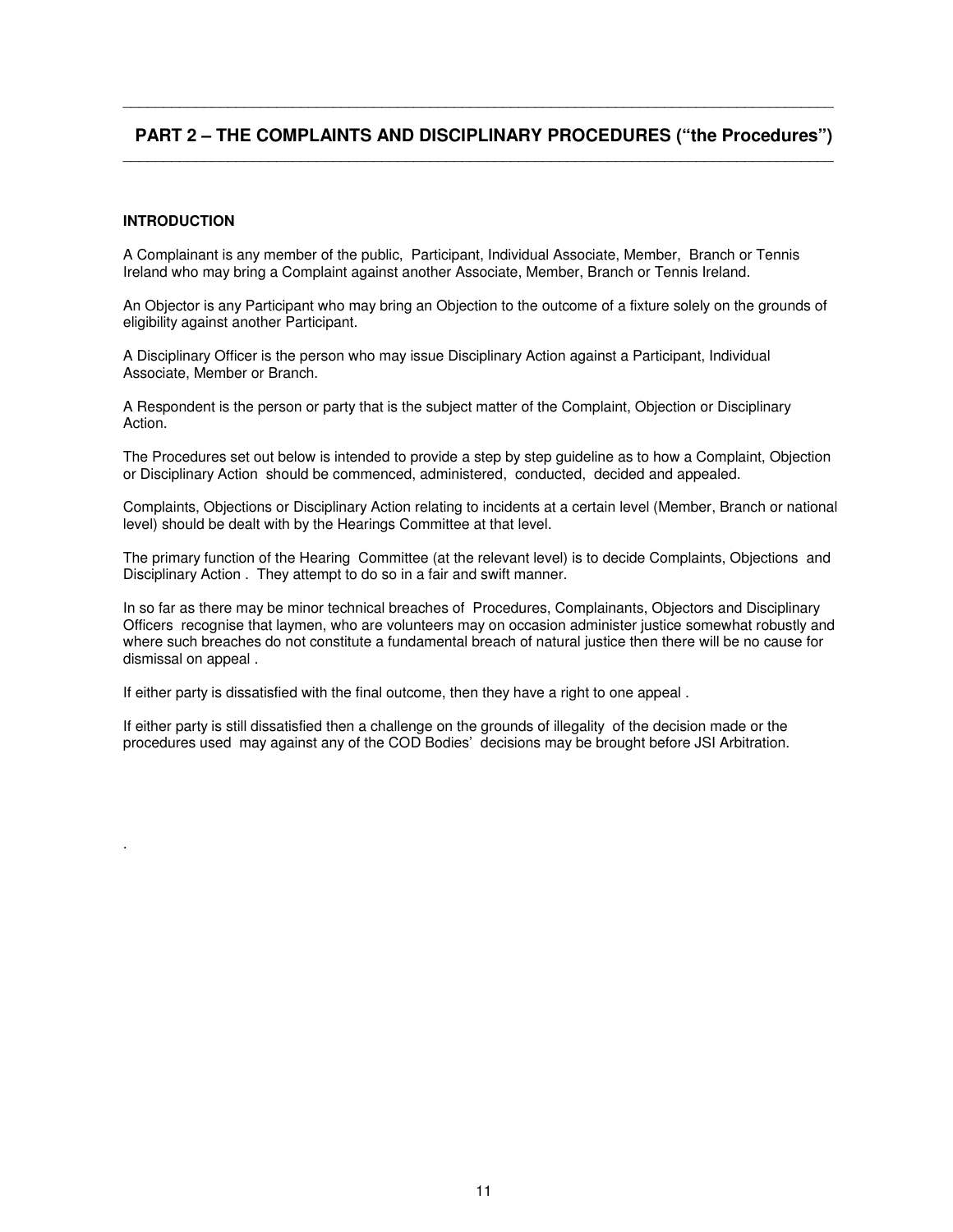#### **1. GENERAL**

#### **1.1. PROOF**

 The COD Bodies shall make decisions based on the 'balance of probabilities' meaning that the incident was more likely than not to have occured.

#### **1.2 CONFIDENTIALITY**

Members of the COD Bodies and Disciplinary Officers shall keep all information disclosed to them confidential and no disclosure of any detail shall be made to any third party unless in the administration of their function.

#### **1.3 MINORS**

Any Participant or Individual Associate under the age of 18 shall be accompanied by their guardian or parent at any hearing.

Any Participant or Individual Associate under the age of 18 who is a Complainant, Objector or Respondent is obliged to attend any hearing.

The COD Bodies shall ensure a Children's Officer is present at hearings where either party is a minor.

#### **1.4 EXEMPTION FROM LIABILITY**

Members of COD Bodies may not be held personally liable under these rules or in any Court for any acts or omissions in their role as members of the COD Bodies. Complaints against any member of the COD Bodies sitting as members of COD bodies will be entertained.

#### **1.5 FAST TRACK HEARINGS**

In exceptional and urgent circumstances, where it is not possible to convene a hearing before the relevant COD Bodies, then either party may apply to the CEO of Tennis Ireland who shall arrange an expedited hearing and which shall have discretion to decide on the appropriate members and quorum for the expedited hearing.

#### **1.6. COSTS/EXPENSES**

Any costs or expenses incurred by a Participant, Individual Associate, Member, Branch or Tennis Ireland (or any of their witnesses, if relevant) in relation to any matter under the Rules and Procedures will be the sole responsibility of that party. The COD Bodies shall have no authority to make any award for costs.

There is an administrative cost for each Complaint, Objection and Appeal. There shall be no administrative fee for initiating a Disciplinary Action. Accordingly parties who file a Complaint, Objection or Appeal will be subjected to an administration fee as set out below. Where a Complaint, Objection or Appeal is upheld, the administration fee will be reimbursed.

#### **1.7 NOTIFICATION TO TENNIS IRELAND**

Tennis Ireland must be notified if an Individual Associate is suspended, stepped down from a position or expelled .

#### **1.8 DEFECTS**

No procedure or decision of the COD Bodies shall be quashed or held invalid by reason of any defect, irregularity, omission or technicality of a nature which does not amount to a fundamental breach of natural justice.

#### **1.9 MEDIATION**

Tennis Ireland recognises Mediation as a method of dispute resolution however no formal Mediation procedure currently exists within the context of the Rules and Procedures. Tennis Ireland reserves the right to introduce a formal Mediation procedure in the future. If Mediation is introduced the time constraints as specified in the Rules and Procedures for initiating and completing the Complaints & Disciplinary process will be suspended pending completion of the Mediation.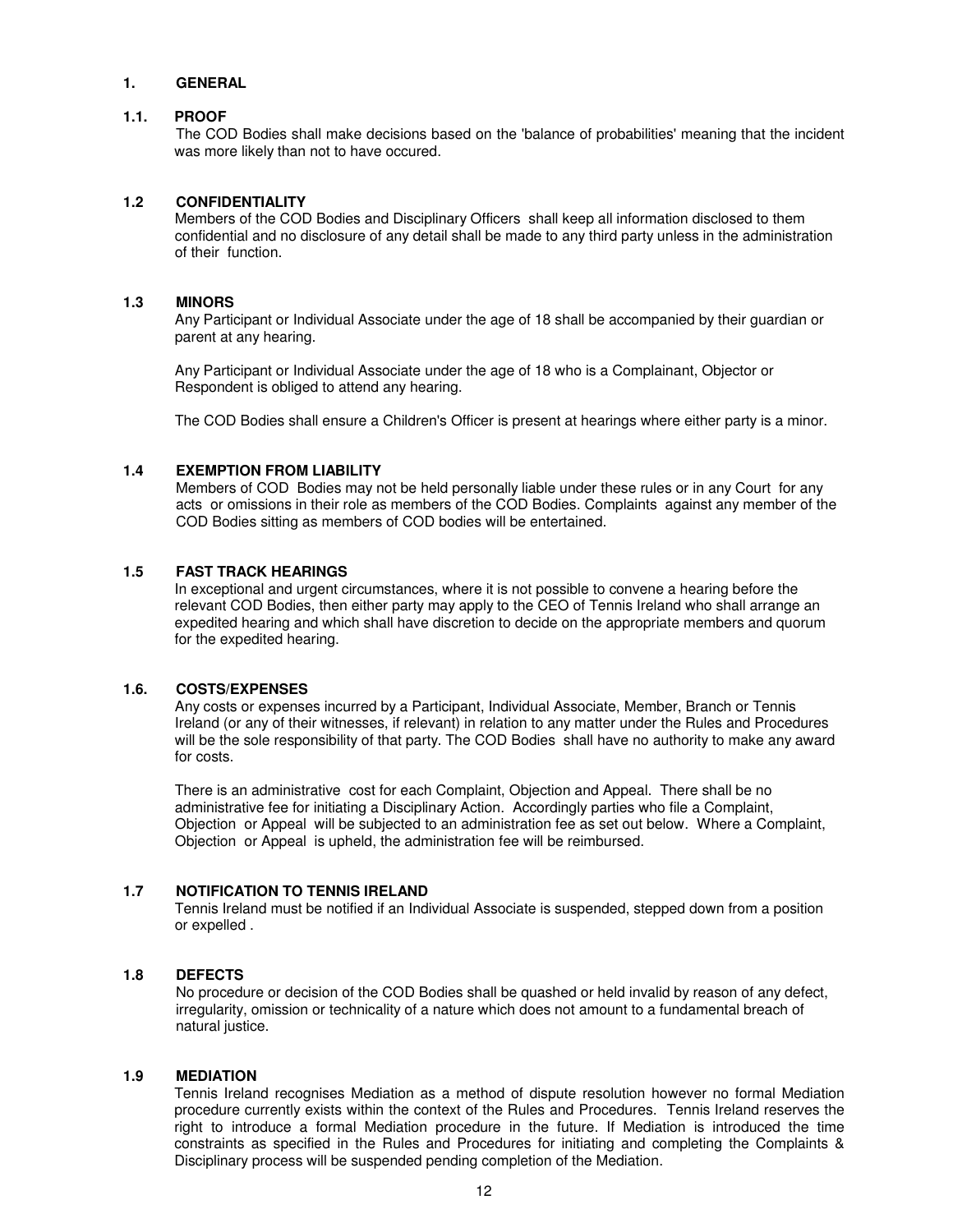While Tennis Ireland is supportive in the informal resolution of complaints at Member or Branch level, Tennis Ireland does not take any responsibility for the outcome of such informal procedures.

#### **2. COMPLAINTS AND DISCIPLINARY BODIES (Member club, Provincial and Tennis Ireland)**

- 2.1 The following shall be responsible for imposing disciplinary sanctions:
	- (a) Leader
	- (b) Official
	- (c) Hearings Committee
	- (d) A Hearings Committee sitting as an appellate committee
	- (e) Tennis Ireland Appeals Committee

#### 2.2 **LEADER**

- 2.2.1 Immediate Sanctions may only be imposed by Leaders in the context of supervising Participants or Individual Associates under their control at an Event.
- 2.2.2 A Leader shall specify the nature of the misconduct and the rule breached before imposing an Immediate Sanction.
- 2.2.3 A Leader shall, where a Participant or Individual Associate is under 18, notify the parents of the Participant or Individual Associate of the Immediate Sanction where such Immediate Sanction involves expulsion from an Event.
- 2.2.4 A Leader shall prepare a report for the relevant Hearings Committee within three days of the incident or as soon as possible thereafter only if (i) an Immediate Sanction has been imposed and (ii) where a Leader deems it necessary that further Disciplinary Action is required (without commenting on what that further sanction should be).
- 2.2.5 The report prepared by a Leader shall contain (a) details of the nature of the misconduct (b) the rule breached (c) Immediate Sanction imposed and (d) time, date and venue of the incident.
- *2.2.6* A Participant or Individual Associate may appeal the imposition of an Immediate Sanction which involves expulsion from an Event to the relevant Hearings Committee, such appeal to be heard as expeditiously as possible.

## **2.3 OFFICIAL**

- 2.3.1 Immediate Sanctions may be imposed by an Official to any Participant, Individual Associate(s), or Spectator at an Event without prejudice to an Official's rights to impose disciplinary sanction as set out in the Regulations for the Conduct of Official Tournaments.
- 2.3.2 An Official shall specify the nature of the misconduct and the rule breached prior to imposing an Immediate Sanction.
- 2.3.3 A Official shall prepare a report for the relevant Hearings Committee within three days of the incident or as soon as possible thereafter only if (i) an Immediate Sanction has been imposed and (ii) where a Official deems it necessary that further Disciplinary Action is required. (without commenting on what that further sanction should be).
- 2.3.4 The report prepared by a Official shall contain (a) details of the nature of the misconduct (b) the rule breached (c) Immediate Sanction imposed and (d) time, date and venue of the incident.
- *2.3.5* A Respondent may appeal the imposition of an Immediate Sanction which involves expulsion from an Event to the relevant Hearings Committee, such appeal to be heard as expeditiously as possible.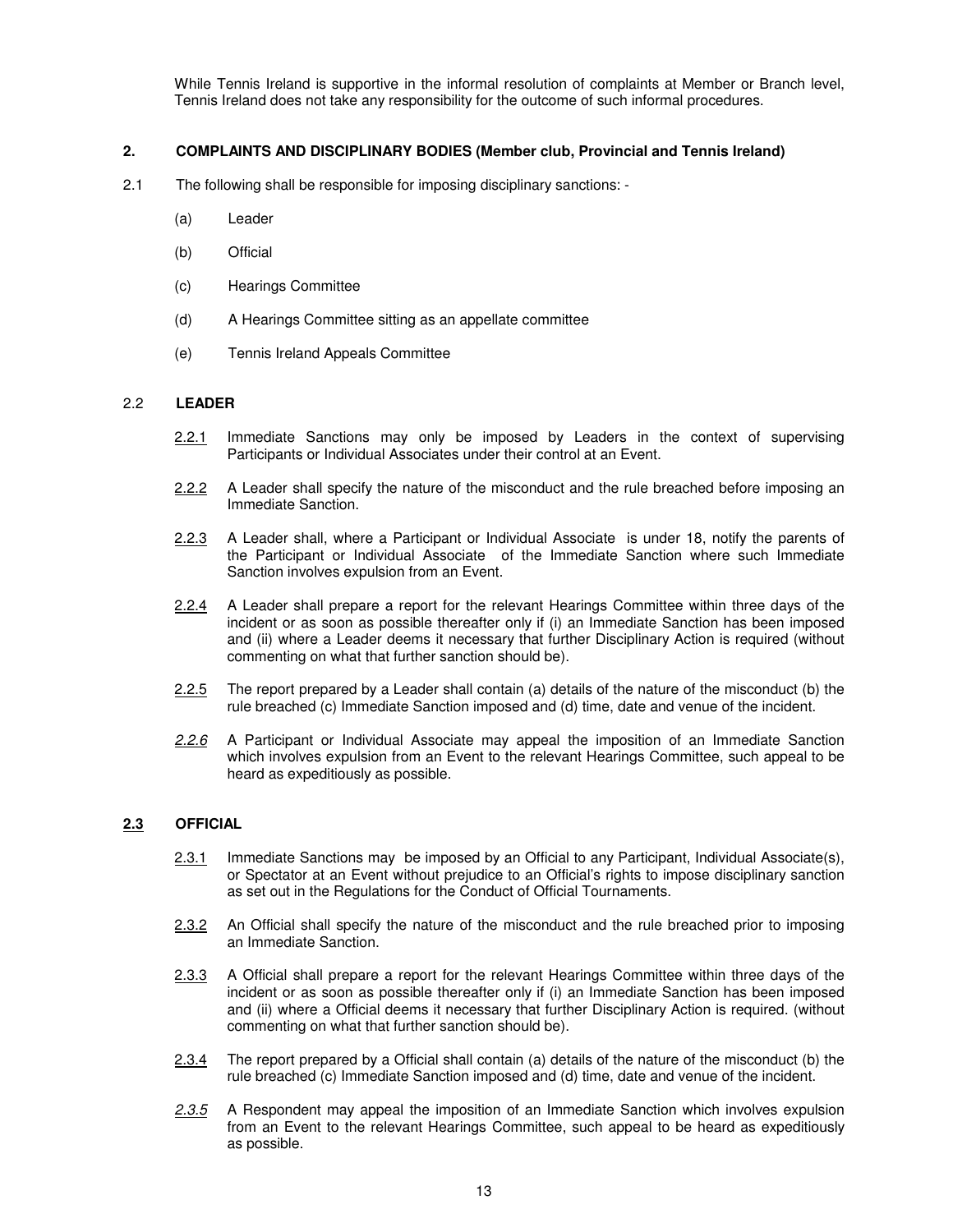#### 2.4 **HEARINGS COMMITTEE**

- 2.4.1 The Hearings Committee shall consist of a panel of five Individual Associates members over the age of 18 who shall be appointed in accordance with the Memorandum and Articles of Tennis Ireland.
- 2.4.2 A Children's Officer may not sit on the Hearings Committee.
- 2.4.3 A quorum of three persons shall be sufficient to convene a hearing of the Hearings Committee.
- 2.4.4 The Hearings Committee shall be empowered to delegate any particular function to one member of the Hearings Committee, save and except for any decision of sanction.
- 2.4.5 On appointment, the Hearings Committee shall appoint a chairperson to chair any meetings or hearings.
- 2.4.6 No person appointed to the Hearings Committee shall stand for more than four years.
- 2.4.7 Any member of the Hearings Committee shall decline to participate in the consideration of a Complaint, Objection or Disciplinary Action where he has an interest in the outcome of the proceedings.
- 2.4.8 The Hearings Committee shall act on a simple majority vote.
- 2.4.9 The Hearings Committee shall have jurisdiction to impose any sanctions as set out in sections 3.3 and 3.4 of the Rules.

#### **2.5 TENNIS IRELAND HEARINGS COMMITTEE ("TIHC")**

- 2.5.1 TIHC shall act in the committee of first instance for First Instance Matters.
- 2.5.2 TIHC shall act as an appellate body to decisions of the Member or Branch Hearings Committee decisions.
- 2.5.3 TIHC shall hear Complaints, Objections and Disciplinary Actions in the First Instance where an application has been made by any party to the CEO of Tennis Ireland for an expedited hearing and where consent is given by the CEO.
- 2.5.4 TIHC shall be bound by clause 2.4 above.
- 2.5.5 An appeal against a decision of TIHC shall be appealed to the Tennis Ireland Appeals Committee.

#### **3. COMMENCEMENT**

#### **3.1 Complaint**

A Complaint is commenced when any member of the public, Participant, Individual Associate, Member, Branch or Tennis Ireland makes a Complaint against another Participant or Unit .

- 3.1.1 For a Complaint to be valid, the Complaint shall :
	- (a) Be made within 14 days of the date of the alleged incident (save where exceptional circumstances are proven to the satisfaction of the relevant Hearings Committee).
	- (b) Be in writing
	- (c) Refer specifically to an incident(s)
	- (d) Specify the Rule allegedly broken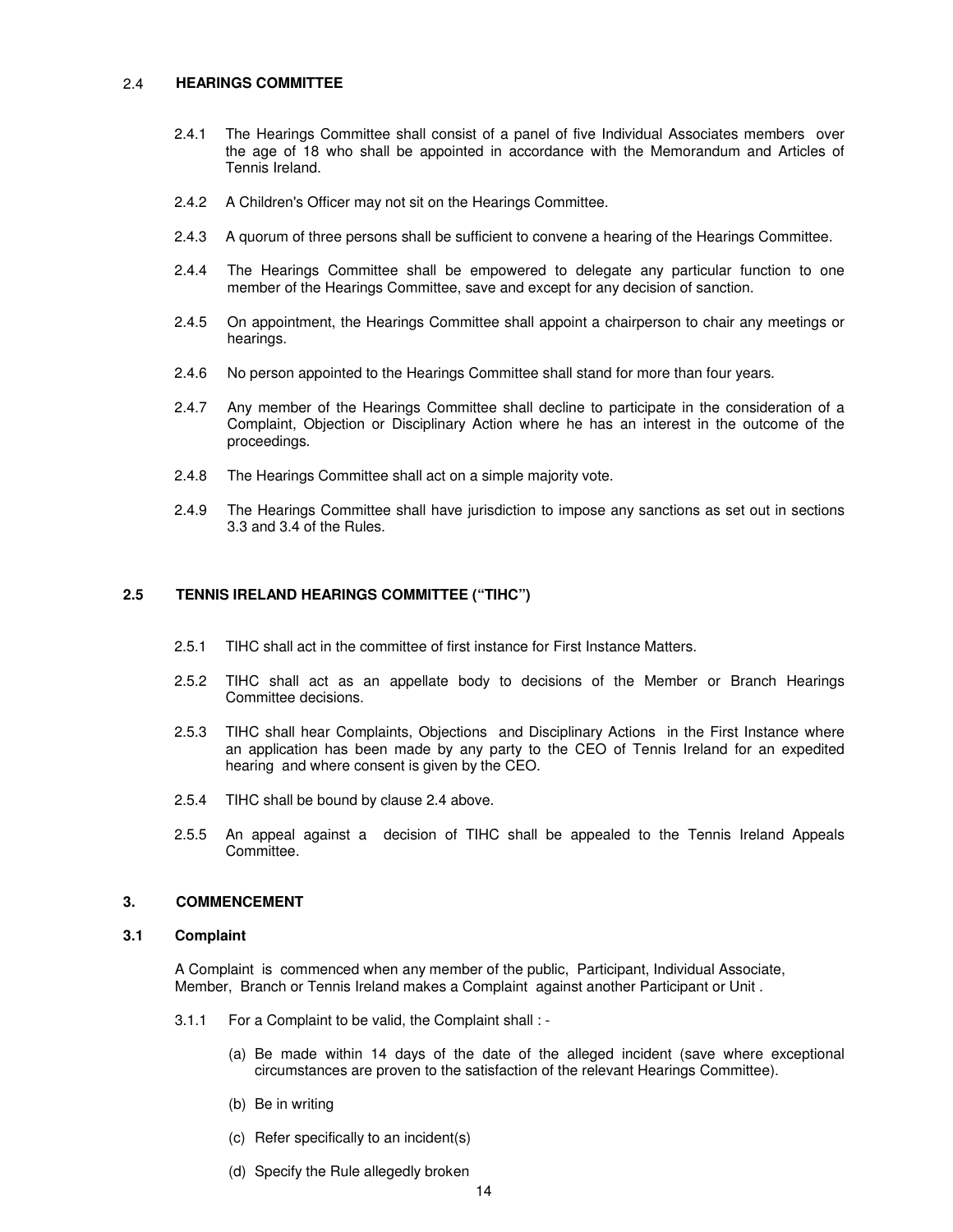(e) Be accompanied by an appropriate fee made payable to Tennis Ireland. The fee in respect of Complaint at Member Level shall be €30.00 at Branch Level €50.00 and a National level, €75.00.

#### **3.2 Disciplinary Action**

Disciplinary Action may be commenced in the following ways: -

- 3.2.1 By a Leader who imposes any "Immediate Sanction" against a Participant or Individual Associate.
- 3.2.2 By an Official who imposes any "Immediate Sanction" against a Participant or Individual Associate.
- 3.2.3 On receipt of a report from a Leader or Official to a Hearings Committee.
- 3.2.4 By the Chair of the Hearings Committee on becoming aware of any alleged breach of the Regulations or any act of misconduct.

## **3.3 Objection**

An Objection is commenced when a Participant notifies the on course Hearings committee at an Event of an Objection to the result of a fixture on the grounds of eligibility.

- 3.3.1 For an Objection to be valid, the Objection shall be:
	- (a) In writing
	- (b) Made within 30 minutes of the completion of the fixture being objected to
	- (c) Refer to the Fixture, the time of completion and the grounds for objection
	- (d) Be accompanied by a fee. The fee in respect of an Objection at Member Level shall be €10.00, at Branch Level €20.00 and a National level, €50.00

## **4. INFORMAL COMPLAINTS PROCEDURE**

- 4.1 On receipt of a Complaint, (but not an Objection or Disciplinary matter) by the Member, Branch or Tennis Ireland, the Hearings Committee shall delegate to an appropriate person the function of approaching the parties to ascertain the parties' agreement to deal with the Complaint under the informal procedure set out below. The delegated person shall not be a member of the Hearings **Committee**
- 4.2 In determining appropriateness in referring a Complaint to the Informal Complaints Procedure the delegated person as specified above shall approach the Complainant to confirm if the Complainant is agreeable for the Complaint being dealt with in such a manner.
- 4.3 The delegated person shall appoint another an informal neutral third party, who does not sit on the Hearings Committee or act as Disciplinary Officer to act as a facilitator in resolving the Complaint informally.
- 4.4 The informal neutral third party may contact or meet the parties and generally go between the parties in an attempt to resolve the Complaint
- 4.5 In the event that either of the parties to the Complaint are not agreeable to referring the Complaint to the Informal Complaint Procedure then the matter shall be heard before the Hearings Committee.
- 4.6 If either party is dissatisfied with the outcome of the Informal Complaints Procedure then they may proceed to a formal hearing before the Hearings Committee.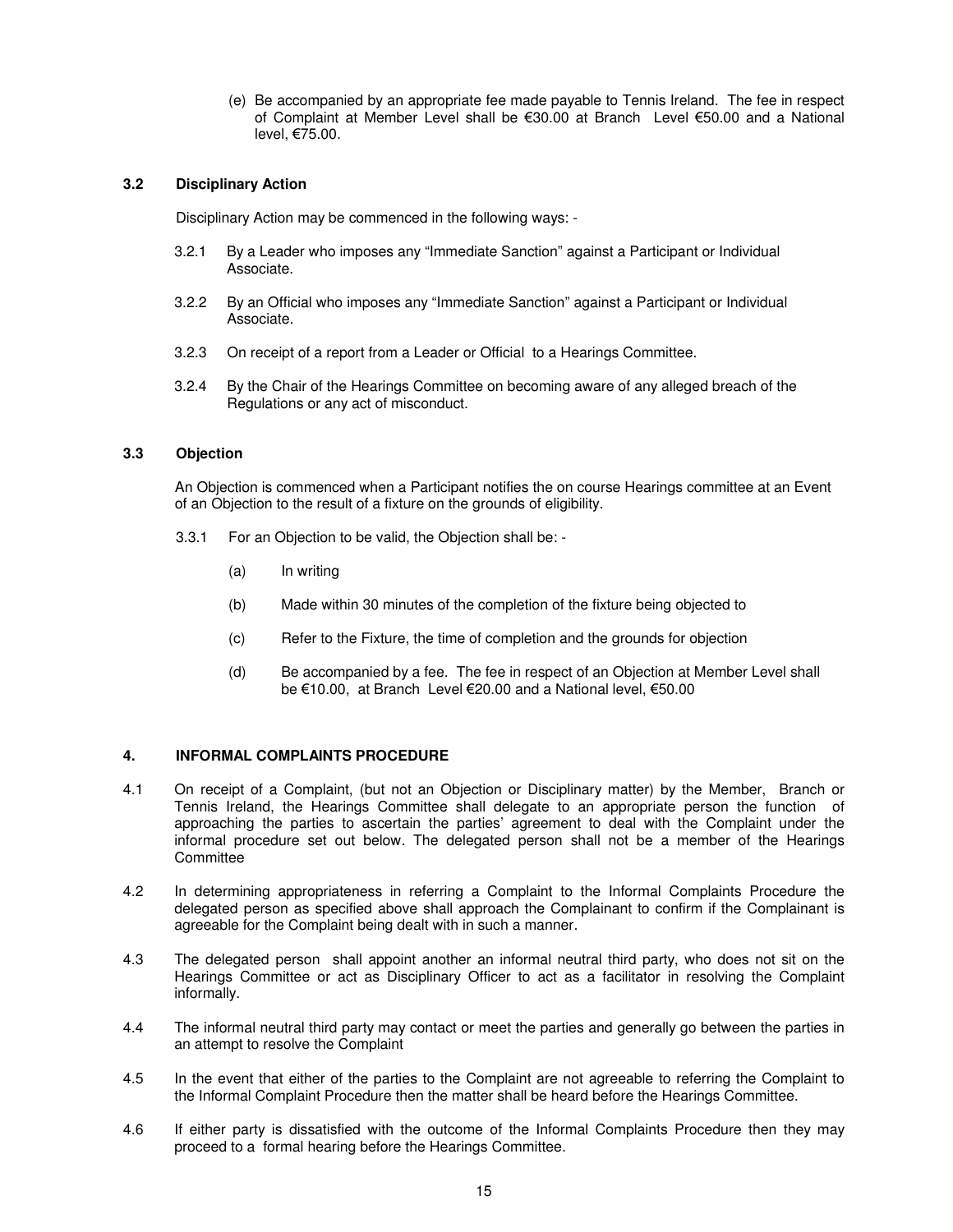#### **5. PRE HEARING**

#### **5.1 Complaint**

- 5.1.1 In the case of a formal Complaint, the Complainant shall deliver a written Complaint to the Hearings Committee within the prescribed time limit.
- 5.1.2 The Complainant shall also serve the Respondent electronically or by hard copy at his residential address.
- 5.1.3 Within 14 days of receipt of the Complaint, the Hearings Committee shall write to the Complainant and Respondent advising the parties of its appointment, the nature of the Complaint, clarification of any facts and copies of documentation, inviting the parties to make any further comment or adduce any further documentation and to seeking any further details as the Committee may deem necessary.
- 5.1.4 The Committee shall have discretion to extend the 14 day deadline where they deem it appropriate.

#### **5.2 Disciplinary Action**

- 5.2.1 In the case of Disciplinary Action the Disciplinary Officer shall advise the Respondent electronically or by hard copy at his residential address of the conduct alleged to have been committed, the date of incident, the rule allegedly breached and requesting a formal response to the allegation.
- 5.2.2 On receipt of a Disciplinary Report from a Leader or Official or Chair, the Disciplinary Officer shall submit the Report to the Respondent and the Hearings Committee.

## **6. HEARING**

- 6.1 An Objection hearing shall be heard immediately after the Hearings Committee receive the Objection. The Hearings Committee may proceed in the absence of the Affected Party where the Affected Party has not presented himself / themselves after reasonable efforts have been made by the Hearings Committee to announce the hearing of the Objection. The decision of the Hearings Committee shall not be reserved and will be delivered promptly and orally.
- 6.2 Within 14 days of receipt of the written Complaint or Disciplinary Report, the Committee shall write to the parties advising the parties of its appointment, the nature of the Complaint or Disciplinary Action, seeking clarification of any facts and copies of documentation, inviting the parties to make any further comment or adduce any further documentation and to seeking any further details as the Hearings Committee may deem necessary. The Committee shall have discretion to extend the deadline where they deem it appropriate.
- 6.3 The Committee shall decide either to convene an oral hearing or to decide the matter on a "documents only" basis. In considering the above the Hearings Committee shall have regard to the gravity of the Complaint or Disciplinary Action.
- 6.4 In the case of a Complaint the Complainant shall present his/her complaint and call such witnesses and make such submissions and the Respondent shall respond in like manner.
- 6.5 In the case of a Disciplinary Action the Disciplinary Officer appointed by the County, Provincial or National executive shall present the alleged misconduct against the Respondent and call such witnesses and make such submission and the Respondent shall respond in like manner.
- 6.6 In the case of an Objection the objector(s) shall present their objection and call such witnesses and make such submissions and the affected party to any such fixture result shall respond in like manner.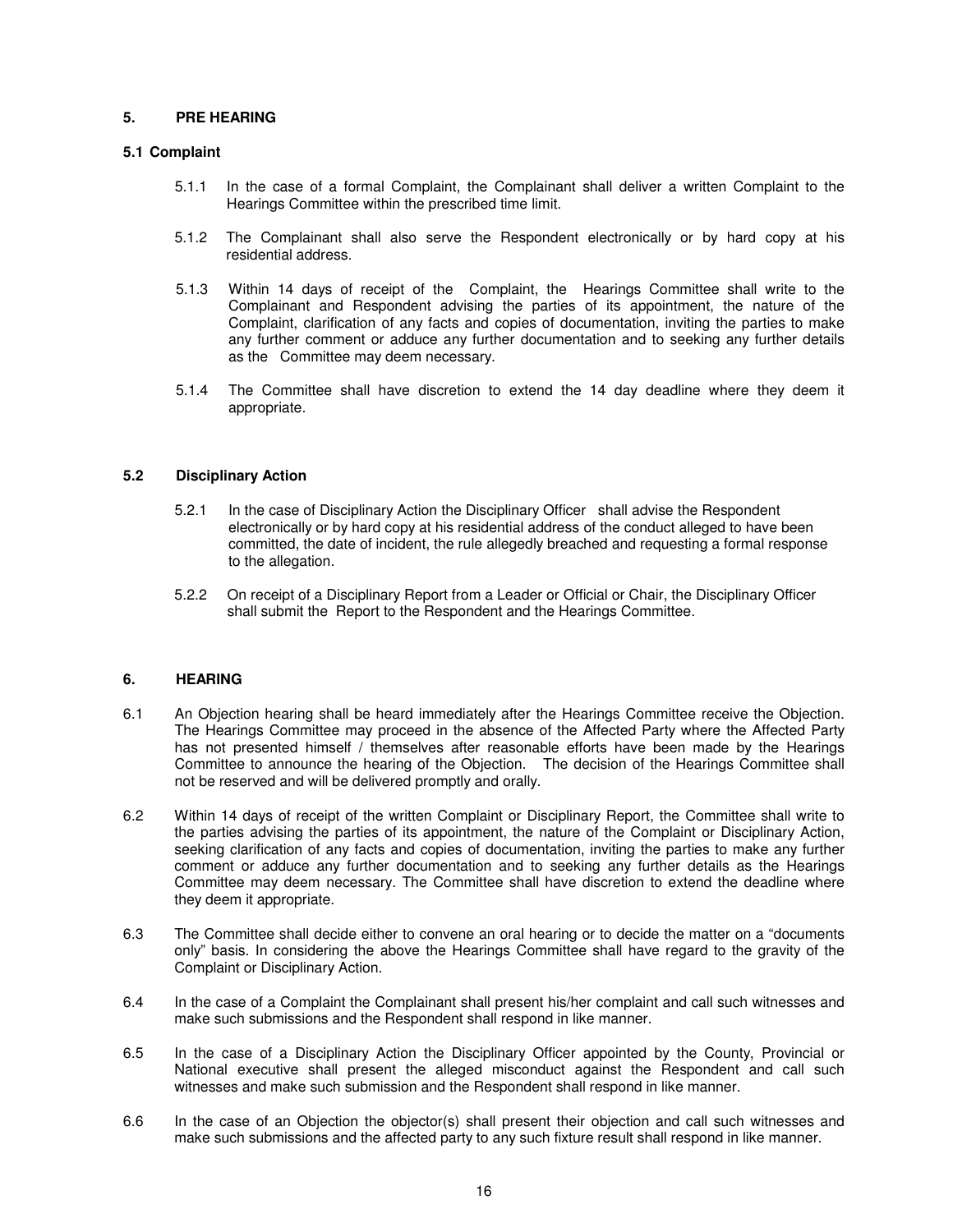- 6.7 If the Committee convene an oral hearing it shall notify the parties of:
	- (i) The specific Complaint/ alleged Misconduct
	- (ii) The relevant rule and offence alleged
	- (iii) The parties to the Complaint/alleged misconduct
	- (iv) The time, date and venue of the hearing
	- (v) The procedures involved<br>(vi) The possible sanctions
	- The possible sanctions
	- (vii) The rights of the parties
	- (viii) Any other procedural requirements
- 6.8 The Committee, in its discretion, may invite other persons (including but not limited to witnesses, officials or experts) to provide evidence or assistance to the Committee in any form.
- 6.9 The parties are entitled at an oral hearing to:
	- (i) Be accompanied at the oral hearing if one is convened, by one Individual Associate of Tennis Ireland.
	- (ii) Call witnesses. Such witnesses may only be present to give their evidence and which witnesses may questioned by the Committee.
	- (iii) Make submissions in writing or otherwise.
- 6.10 The Committee shall conduct the hearing in any matter that it deems necessary so long as they adhere to natural justice. The Committee shall not be bound by formal rules of Court.
- 6.11 The procedures adopted by the Committee may include the following elements:
	- (i) The Chair circulates all documents received by either party in advance of the hearing
	- (ii) The Chair introduces the committee and the parties introduce themselves and their capacity
	- (iii) The Chair explains the procedures and format for the hearing.
	- (iv) The parties are invited to present evidence and call witnesses.
	- $(v)$  The other party is invited to cross examine any witness called
	- (vi) The Committee is invited to ask questions of the parties and their representatives
	- (vii) The parties are then invited to present any submissions.
	- (viii) The Committee retires to review the evidence and submissions
- 6.12 In the event that a request for information or clarification from the Committee is not complied with by any party the Committee will be entitled to draw inferences and impose any sanction deemed appropriate.
- 6.13 In the event of the non-attendance, without reasonable cause (considered by the Committee to be justifiable reason for non-attendance), of a Complainant or Disciplinary Officer at a hearing, the Complaint or Disciplinary Action against the Respondent shall be taken no further. In the event of nonattendance, without reasonable cause, of a Respondent at a hearing, the Committee will be entitled to base its decision on the information and evidence it has received.
- 6.14 The Committee may adjourn or rearrange the hearing at its discretion. An adjourned or rearranged hearing shall take place as soon as is practicable, and the suspension , if already imposed, shall be automatically extended until the rearranged hearing takes place.
- 6.15 The Committee will determine whether or not the Complaint/ Disciplinary allegation is substantiated. If a Complaint/ Disciplinary allegation is substantiated, the Committee (in its discretion will determine whether any sanctions as set out in clause 3.3. and 3.4 of the Rules shall be imposed.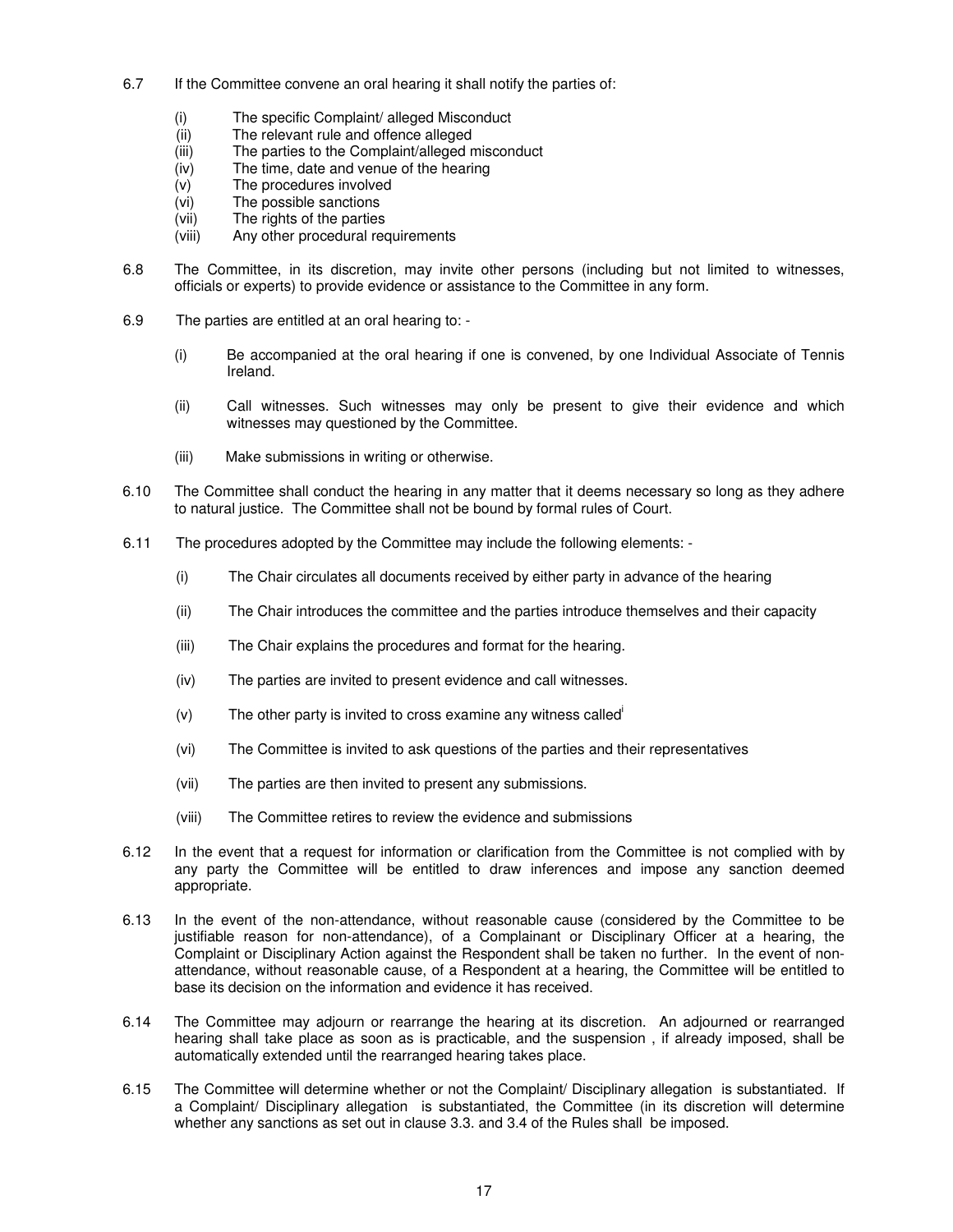- 6.16 The decision of the Committee shall be made and notified to the parties orally if possible and in any event in writing within 3 days of the decision, unless the Committee deem an extension of time necessary.
- 6.17 The decision shall include reference to the parties right to appeal the decision within 7 days of the date of the decision.
- 6.18 The Committee shall be entitled to notify all parties by email giving not less than 48 hours of a hearing unless the parties agree to a shorter period.
- 6.19 Pending the appeal the original sanction imposed by the Committee shall stand.

#### **7. COMPLAINT TAKEN BY OR AGAINST THE MEMBER COMMITTEE (OR BY MEMBER OF THE COMMITTEE AGAINST A MEMBER OF THE CLUB).**

- 7.1 An Individual Associate or Participant may bring a Complaint against a member of a Committee or vice versa.
- 7.2 Where the Complaint is made against a Committee Member, the Hearings Committee must be appointed without inclusion of that member of the Committee .
- 7.3 Where a Complaint is made by a Member Committee against or visa versa, then jurisdiction should be declined by the Member to determine the Complaint and a reference should be made to TIHC to hear the matter in the First Instance.

#### **8. APPEALS**

- 8.1 An appeal of a decision of the Member Hearings Committee may be appealed to the Branch Hearings Committee which sits in its capacity as an Appeals Committee.
- 8.2 An appeal of a decision of the Branch Hearings Committee may be appealed to TIHC which sits in its capacity as an Appeals Committee.
- 8.3 An appeal of a decision of TIHC shall be appealed to the Tennis Ireland Appeals Committee .
- 8.4 The appeal shall be a fresh hearing as if the first hearing before the original Hearings Committee did not take place.
- 8.5 The appellant shall deliver a written and signed notification to appeal to the relevant Appeals Committee within 5 days of receipt of the Hearings Committee written decision specifying
	- (a) the date of decision being appealed
	- (b) the aspects of the decision being appealed
	- (c) the grounds of appeal
	- (d) copy of relevant documentation
	- (e) an Appeal fee of €500.00 (which shall be refunded in the event of a successful appeal)
- 8.6 A copy of the notice of appeal shall be sent by email to the CEO of Tennis Ireland and the relevant Hearings Committee and Complainant/Respondent.
- 8.7 No appeal shall be accepted from any person who is not a Participant, Individual Member, Branch or Associate.
- 8.8 No appeal shall be accepted from a third party which is not a party to the original hearing even where that decision affects the third party.